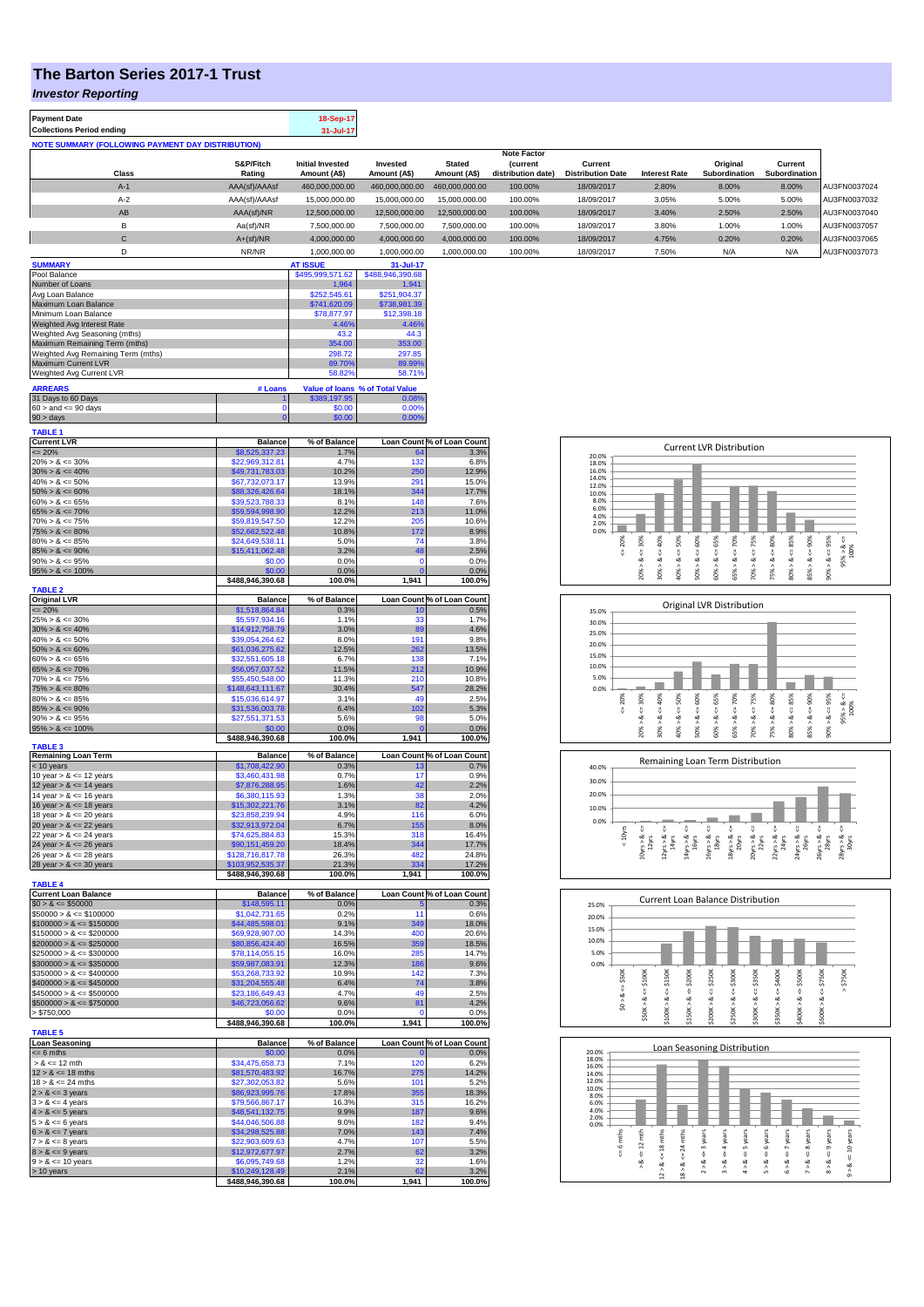## **The Barton Series 2017-1 Trust**

## *Investor Reporting*

| <b>Payment Date</b>                               |                  | 18-Sep-17         |                |                            |
|---------------------------------------------------|------------------|-------------------|----------------|----------------------------|
|                                                   |                  |                   |                |                            |
| <b>Collections Period ending</b>                  |                  | 31-Jul-17         |                |                            |
| <b>TABLE 6</b>                                    |                  |                   |                |                            |
| Postcode Concentration (top 10 by value)          | <b>Balance</b>   | % of Balance      |                | Loan Count % of Loan Count |
| 5032                                              | \$10,282,405.79  | 2.1%              | 47             | 2.4%                       |
| 5158                                              | \$9,439,455.82   | 1.9%              | 25             | 1.3%                       |
| 2325                                              | \$8,768,103.32   | 1.8%              | 33             | 1.7%                       |
| 5022                                              | \$8,175,873.31   | 1.7%              | 29             | 1.5%                       |
| 5039                                              |                  | 1.6%              | 43             | 2.2%                       |
|                                                   | \$7,785,008.56   |                   |                |                            |
| 5021                                              | \$7,730,473.36   | 1.6%              | 37             | 1.9%                       |
| 5095                                              | \$7,154,346.56   | 1.5%              | 25             | 1.3%                       |
| 6156                                              | \$6,850,157.46   | 1.4%              | 29             | 1.5%                       |
| 5043                                              | \$6,673,796.89   | 1.4%              | 23             | 1.2%                       |
| 6169                                              | \$6,329,414.46   | 1.3%              | 20             | 1.0%                       |
|                                                   |                  |                   |                |                            |
| <b>TABLE 7</b>                                    |                  |                   |                |                            |
| <b>Geographic Distribution</b>                    | <b>Balance</b>   | % of Balance      |                | Loan Count % of Loan Count |
| <b>Australian Capital Territory</b>               | \$90,615,573.61  | 18.5%             | 315            | 16.2%                      |
| New South Wales                                   | \$82,212,981.55  | 16.8%             | 318            | 16.4%                      |
| Northern Territory                                |                  |                   |                |                            |
|                                                   | \$1,324,985.60   | 0.3%              | 5              | 0.3%                       |
| Queensland                                        | \$15,039,009.50  | 3.1%              | 58             | 3.0%                       |
| South Australia                                   | \$200,894,335.72 | 41.1%             | 893            | 46.0%                      |
| Tasmania                                          | \$1,359,241.73   | 0.3%              | 4              | 0.2%                       |
| Victoria                                          | \$12,931,564.33  | 2.6%              | 44             | 2.3%                       |
| Western Australia                                 | \$84,568,698.64  | 17.3%             | 304            | 15.7%                      |
|                                                   | \$488,946,390.68 | 100.0%            | 1,941          | 100.0%                     |
| <b>TABLE 8</b>                                    |                  |                   |                |                            |
| Metro/Non-Metro/Inner-City                        | <b>Balance</b>   | % of Balance      |                | Loan Count % of Loan Count |
| Metro                                             |                  |                   |                | 76.7%                      |
|                                                   | \$382,210,384.49 | 78.2%             | 1488           |                            |
| Non-metro                                         | \$105,759,510.22 | 21.6%             | 449            | 23.1%                      |
| Inner city                                        | \$976,495.97     | 0.2%              | ø              | 0.2%                       |
|                                                   | \$488,946,390.68 | 100.0%            | 1,941          | 100.0%                     |
| <b>TABLE 9</b>                                    |                  |                   |                |                            |
| <b>Property Type</b>                              | <b>Balance</b>   | % of Balance      |                | Loan Count % of Loan Count |
| <b>Residential House</b>                          | \$447,826,943.97 | 91.6%             | 1765           | 90.9%                      |
| <b>Residential Unit</b>                           | \$40,884,897.38  | 8.4%              | 175            | 9.0%                       |
| Rural                                             | \$234,549.33     | 0.0%              |                | 0.1%                       |
| Semi-Rural                                        | \$0.00           | 0.0%              | $\Omega$       | 0.0%                       |
|                                                   |                  | 100.0%            | 1,941          | 100.0%                     |
| TABLE 10                                          | \$488,946,390.68 |                   |                |                            |
| <b>Occupancy Type</b>                             | <b>Balance</b>   | % of Balance      |                | Loan Count % of Loan Count |
|                                                   | \$400,315,180.11 | 81.9%             |                | 80.7%                      |
| Owner Occupied                                    |                  |                   | 1567           |                            |
| Investment                                        | \$88,631,210.57  | 18.1%             | 374            | 19.3%                      |
|                                                   | \$488,946,390.68 | 100.0%            | 1,941          | 100.0%                     |
| TABLE <sub>11</sub>                               |                  |                   |                |                            |
| <b>Employment Type Distribution</b>               | <b>Balance</b>   | % of Balance      |                | Loan Count % of Loan Count |
| Contractor                                        | \$13,138,852.44  | 2.7%              | 48             | 2.5%                       |
| Pay-as-you-earn employee (casual)                 | \$17,204,627.33  | 3.5%              | 76             | 3.9%                       |
| Pay-as-you-earn employee (full time)              | \$369,380,361.74 | 75.5%             | 1427           | 73.5%                      |
| Pay-as-you-earn employee (part time)              | \$39,851,694.79  | 8.2%              | 170            | 8.8%                       |
| Self employed                                     | \$16,725,547.59  | 3.4%              | 74             | 3.8%                       |
| No data                                           | \$32,645,306.79  | 6.7%              | 146            | 7.5%                       |
|                                                   |                  |                   |                |                            |
| <b>Director</b>                                   | \$0.00           | 0.0%              | $\overline{0}$ | 0.0%                       |
|                                                   | \$488,946,390.68 | 100.0%            | 1,941          | 100.0%                     |
| TABLE <sub>12</sub>                               |                  |                   |                |                            |
| <b>LMI Provider</b>                               | <b>Balance</b>   | % of Balance      |                | Loan Count % of Loan Count |
| QBE                                               | \$450,518,310.06 | 92.1%             | 1809           | 93.2%                      |
| Genworth                                          | \$38,428,080.62  | 7.9%              | 132            | 6.8%                       |
|                                                   | \$488,946,390.68 | 100.0%            | 1,941          | 100.0%                     |
| TABLE 13                                          |                  |                   |                |                            |
| <b>Arrears</b>                                    | <b>Balance</b>   | % of Balance      |                | Loan Count % of Loan Count |
| <= 0 days                                         | \$482,994,406.68 | 98.8%             | 1917           | 98.8%                      |
| $0 >$ and $\leq 30$ days                          | \$5,562,786.05   | 1.1%              | 23             | 1.2%                       |
| $30 >$ and $\leq 60$ days                         | \$389,197.95     | 0.1%              | 1              | 0.1%                       |
| $60 >$ and $\leq 90$ days                         | \$0.00           | 0.0%              | $\mathbf 0$    | 0.0%                       |
|                                                   | \$0.00           |                   |                |                            |
| $90 > \text{days}$                                |                  | 0.0%              |                | 0.0%                       |
|                                                   | \$488,946,390.68 | 100.0%            | 1,941          | 100.0%                     |
| <b>TABLE 14</b>                                   |                  |                   |                |                            |
| <b>Interest Rate Type</b>                         | <b>Balance</b>   | % of Balance      |                | Loan Count % of Loan Count |
| Variable                                          | \$298,750,708.99 | 61.1%             | 1201           | 61.9%                      |
| Fixed                                             | \$190,195,681.69 | 38.9%             | 740            | 38.1%                      |
|                                                   | \$488,946,390.68 | 100.0%            | 1,941          | 100.0%                     |
| <b>TABLE 15</b>                                   |                  |                   |                |                            |
| <b>Weighted Ave Interest Rate</b>                 | <b>Balance</b>   | <b>Loan Count</b> |                |                            |
| <b>Fixed Interest Rate</b>                        | 4.36%            | 740               |                |                            |
|                                                   |                  |                   |                |                            |
| TABLE 16                                          |                  |                   |                |                            |
| <b>Defaults &amp; Claims</b>                      | <b>Balance</b>   | <b>Loan Count</b> |                |                            |
| Defaulted loans (excluding properties foreclosed) | \$0.00           | 0                 |                |                            |
| Properties foreclosed                             | \$0.00           | 0                 |                |                            |
| Loss on Sale of properties foreclosed             | \$0.00           | $\bf{0}$          |                |                            |
| of which Claims submitted to mortgage insurers    | \$0.00           | $\mathbf 0$       |                |                            |
|                                                   |                  |                   |                |                            |
| of which Claims paid by mortgage insurers         | \$0.00           | $\bf{0}$          |                |                            |
| of which Claims denied by mortgage insurers       | \$0.00           | 0                 |                |                            |